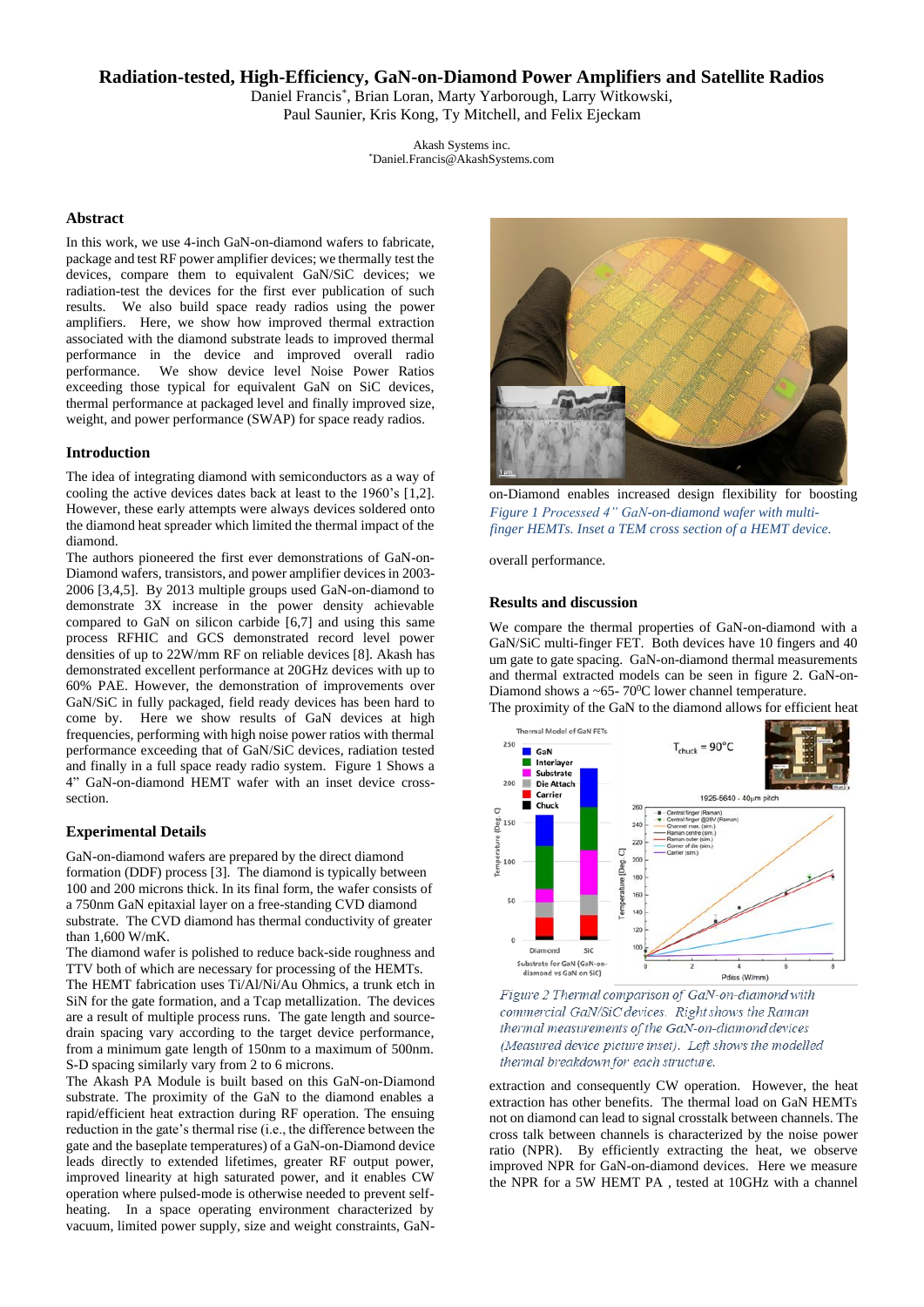spacing of 100MHz tested near saturation and backing off power for various data communication protocols. See Figure 3.

5W Psat GaN-on-Diamond amplifier NPR test:

modulation dependency QPSK, nominal paramet  $\overline{3}$ **R.PSK** 16-APSK<br>32-APSK  $\overline{3}$  $\overline{2}$ OPSK with roll-off of 5%  $\overline{26}$  $\overline{2}$  $(dB)$  $\overline{22}$ NPR<sub>(</sub> 20  $18$  $\overline{16}$  $\mathbf{1}$ "GaN/SiC NPR  $\mathbf{1}$  $\mathbf{u}$ Output back-off from nominal Psat (dB)

Figure 3 NPR measurements of a 5W GaN-on-diamond *amplifier* 

In addition to testing the cingulated device we have built full radios where the final amplification stage uses GaN-on-diamond HEMT amplifiers. The space ready radio operates as an X-band radio transmitter, with the ability to transmit DVB-S2/S2X modulated



signals directly to an antenna.

We tested the radio both for transmission capabilities as well as the radiation resilience. The radiation tests were in accordance with the ASTM International standards for proton beam radiation testing of electronics and can be found in figure 4. The changes visible in the plot are associated with the temperature stabilization of the test apparatus. Results show no changes with doses equivalent to up more than 100 years in LEO orbit.



Figure 5 Spectrum and constellation measurement of the radio output (8.2 GHz) at 120 Msymbols/s, 128-APSK (643  $Mbit/s)$ 

The DVB-S2/S2X modulator is based on an FPGA implementation and follows the ETSI DVB-S2/S2X standards. The FPGA generates a baseband signal which is sent to the digital upconverter for quadrature modulation on to an IF carrier in the Lband.

The L-band IF signal is then upconverted to X-band, in the range of 8025 to 8400 MHz (i.e. an EESS Space-to-Earth band). After filtering to suppress undesired mixer components (e.g. image



Figure 6 Image of the full radio.

frequency, LO feedthrough), the signal is boosted to the final output power level by several amplification stages.

The final amplifier stage is a GaN-on-Diamond RF power amplifier module. The Akash PA Module provides significantly lower channel temperatures and higher Power Added Efficiency (PAE) compared to GaN-on-SiC, GaN-on-Silicon, Si or GaAs PAs. Depending on the device type and design, up to a 50% reduction in the thermal rise enables CW operation where pulsed operation is sometimes needed and providing approximately a 10- 20% boost to PAE. This radio including the transmitter and receiver is 100x100x25mm, weighs 0.5Kg, and outputs 5W at 8.4 GHz, transmitting up to 643 Mbits/second in a 100MHz bandwidth. Spectrum and constellation measurements can be found in figure 5 and the fully assembled radio in figure 6.

# **Conclusions**

We have demonstrated GaN-on-diamond amplifiers Noise Power Ratios of 20dB at a 3dB back off from Psat, and a space ready radio capable of transmitting 650 Mbits/second at X-band, all operating in CW mode without active cooling. Crucially, this paper represents the first report of the radiation resilience of GaN-on-Diamond power amplifiers. These results demonstrate how GaNon-diamond RF power amplifiers can assist in building the most capable space ready radio systems.

As we send components into space, critical parameters are the items size, weight, and power (SWAP). The diamond substrate in GaN-on-diamond gives the radio a high level of flexibility in designing the component's SWAP. Comparing the GaN-ondiamond radio to competing radios, competitors are typically three times the size and weight or a fraction of the power and data rate of GaN-on-Diamond radios. The differentiator is the efficient heat extraction of diamond.

## **References**

1. Swan, C. B. et al., Proc. of the IEEE, 55(9), 1617-1618, 1967. 2. Dyment, J.C. et al., Applied Physics Letters, 11(9), 292-294, 1967.

3. "First GaN-on-Diamond transistor announced by Group4 Labs, Emcore, and AFRL" in Semiconductor Today, Aug 2, 2006

4. D. I. Babic et. al., MIPRO, 2010 Proc. of the 33rd Int'l Conv,

Opatija, Croatia, 24-29 May 2010, pp. 60-66

5. D.I. Babic et. al., in MIPRO 2013, May 20-24, 2013 Opatija, Croatia.

6. Dumka, D.C., et al., IEEE Compound Semiconductor

Integrated Circuit Symposium (CSICS) 1-4, 2013.

7. M. Tyhach, et al., IEEE Lester Eastman Conference on High Performance Devices (LEC), 1-4, 2014.

8. Hou, D., et al., Proc. CS MANTECH Conf. May 2019.